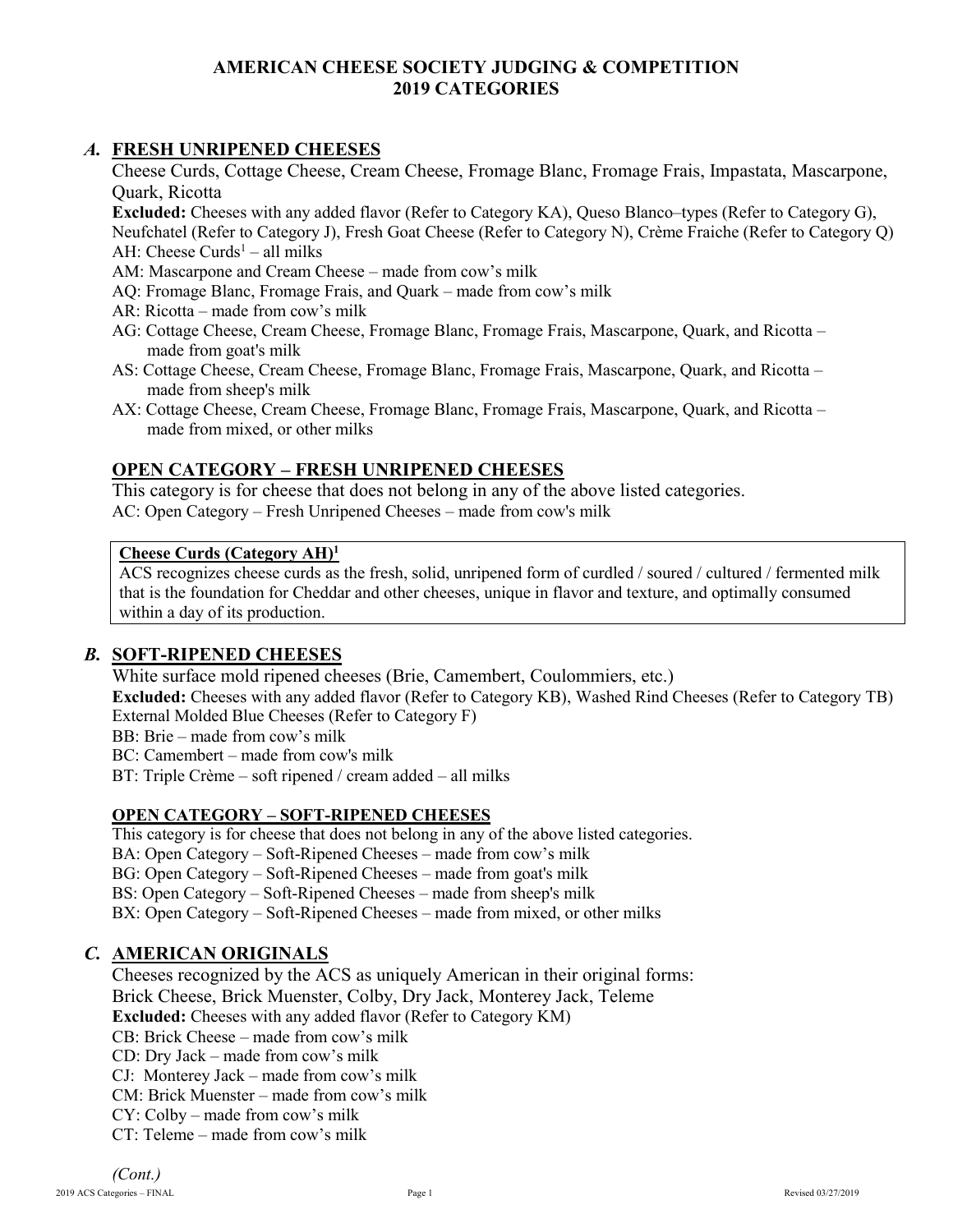# *ORIGINAL RECIPE / OPEN CATEGORY*

This category is for cheese that does not belong in any of the above listed categories. Cheesemakers will be asked for a brief explanation of what differentiates their entry.

Cheeses recognized by the ACS as:

- Unique in their recipe and formulation
- Different from other acknowledged recipes for cheese types
- Created with a combination of at least THREE of the following elements that causes it to be globally new and unique from all other cheese types:
	- o **RECIPE** Measurable amount of any or all of these: pH, vat time, moisture, acidity, treatment of the curd, use of whey or other manipulation of the raw materials of milk or culture or starter agent or salting, brining, or pressing that adds an obvious difference to an existing recipe or is completely new from all other cheese recipes.
	- o **TEXTURE** Noticeable and desirable cheese texture qualities with an obvious tactile or mouth feel sensation.
	- o **COMBINATION OF TWO OR MORE CHEESES OR TWO OR MORE MILKS** Must be dairy milk (not soy or almond or other non-animal source).
	- o **APPEARANCE/ RIND DEVELOPMENT** –The creation of enhanced cheese surface or rind development that alters the cheese and/or its appearance, flavor or texture and contributes to its uniqueness as an original recipe cheese.
	- o **FLAVOR** Create an obvious profile of a specific flavor or combination of flavors not available in other cheese.
	- o **NON-DAIRY INGREDIENTS** The addition of natural, non-artificial flavor agents or ingredients that contributes to the uniqueness of the cheese as an original recipe cheese. The use of ingredients and flavor agents commonly used in cheeses entered into Category K: herbs, seasoning, peppercorns, hot peppers, fruits and liquids is strongly discouraged. Added ingredients should be in support of making a cheese creatively unique and **not** the dominant flavor.

CC: Original Recipe / Open Category – made from cow's milk

CG: Original Recipe / Open Category – made from goat's milk

CS: Original Recipe / Open Category – made from sheep's milk

CX: Original Recipe / Open Category – made from mixed or other milks

# *D.* **AMERICAN MADE / INTERNATIONAL STYLE**

Cheese modeled after or based on recipes for established European or other international types or styles (Abondance, Beaufort, Butterkase, Caerphilly, English Territorials, Gruyere, Juustoleipa, Monastery, Port Salut-styles, etc.)

**Excluded:** Cheeses with any added flavor, including Leyden (Refer to Category KD), Cheeses with a washed rind (Refer to Category T), all Cheddars (Refer to Category E), all Hispanic/Portuguese-style (Refer to Category G), all Italian-style Pasta Filata types, Grating types and Mozzarella types (Refer to Category H), all Feta (Refer to Category I)

DD: Dutch-style (Gouda, Edam, etc.) – all milks

- DE: Emmental-style with Eye Formation (Swiss, Baby Swiss, Blocks, Wheels, etc.) made from cow's milk *ALLOWED: Cheesemakers producing traditional Emmental wheels (180 lb. approx.) are permitted to submit cuts from original wheels. Entries cut from original wheels must weigh a minimum of 22 lbs.*
	- *NOT ALLOWED: Emmental wheels, blocks, or cuts that have been plugged, cored, or otherwise visibly sampled prior to entry.*

## **OPEN CATEGORY – AMERICAN MADE/INTERNATIONAL STYLE**

This category is for cheese that does not belong in any of the above listed categories.

DC: Open Category – American Made/International Style – made from cow's milk

DG: Open Category – American Made/International Style – made from goat's milk

DS: Open Category – American Made/International Style – made from sheep's milk

DX: Open Category – American Made/International Style – made from mixed, or other milks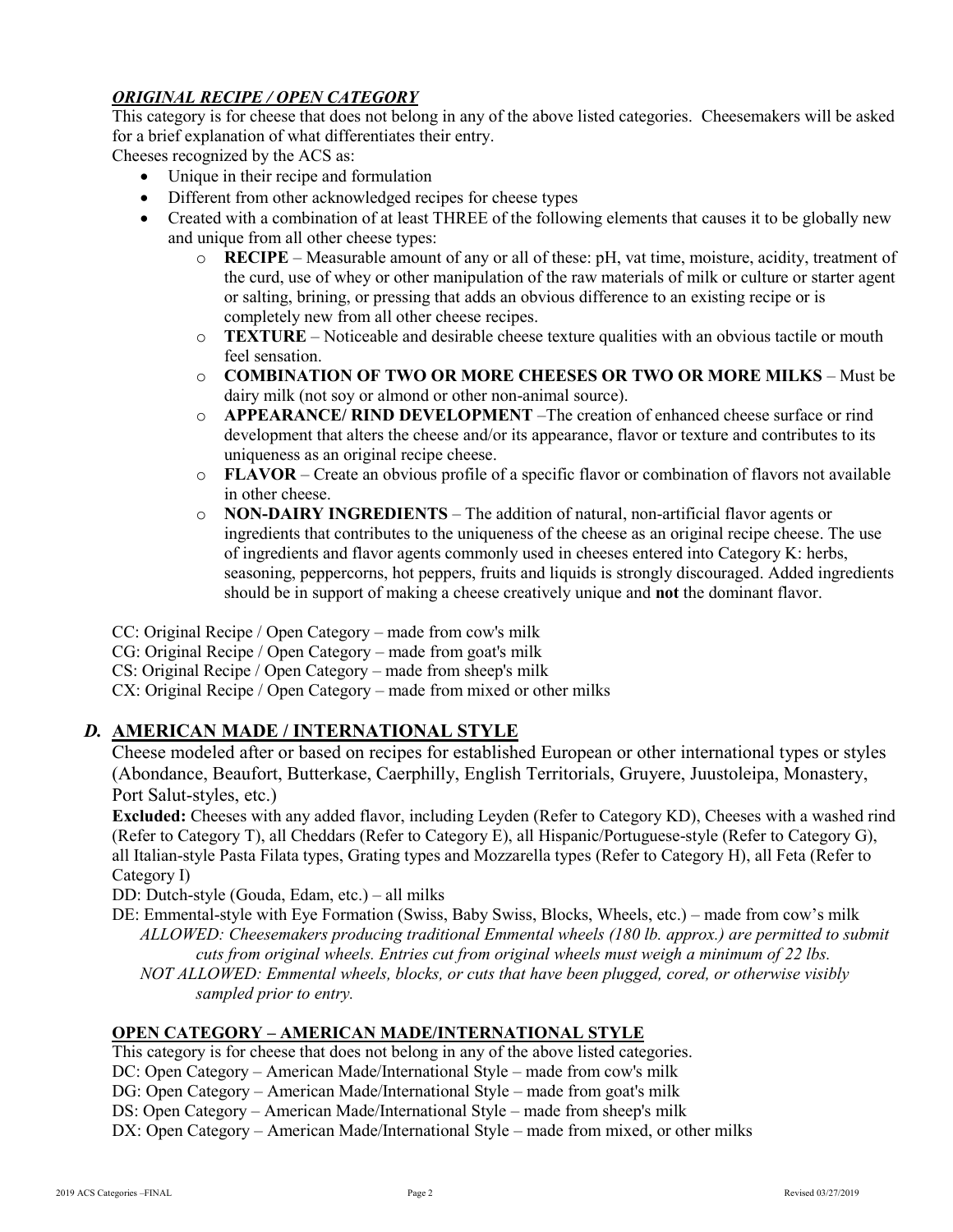# *E.* **CHEDDARS**

All Cheddars – all milks – Based on age at time of Judging & Competition.

**Excluded:** Cheddars with any added flavors (Refer to Category KE), Smoked Cheeses (Refer to Category L)

EA: Aged Cheddar – aged 13 months through 23 months – all milks

EC: Cheddar – aged through 12 months – made from cow's milk

EG: Cheddar – aged through 12 months – made from goat's, sheep's, buffalo's, mixed, or other milk

EX: Mature Cheddar – aged 24 months through 47 months – all milks

EE: Mature Cheddar – aged 48 or more months – all milks

EW: Cheddar wrapped in cloth, linen – aged through 12 months – all milks

EB: Cheddar wrapped in cloth, linen – aged 13 or more months – all milks

# *F.* **BLUE MOLD CHEESES**

All cheeses ripened with *Penicillium roqueforti or glaucum* 

**Excluded:** Blue Mold Cheeses with Flavor Added (Refer to Category KC), Smoked Blue Cheeses (Refer to Category L)

# **RINDLESS BLUE–VEINED CHEESE**

Defined as having no additional rind or coating on the external face of the cheese (Roquefort-style, Danish Bluestyle, etc.).

FC: Rindless Blue-veined – made from cow's milk

FG: Rindless Blue-veined – made from goat's milk

FS: Rindless Blue-veined – made from sheep's milk

FX: Rindless Blue-veined – made from mixed, or other milks

# **BLUE–VEINED CHEESES WITH RIND OR EXTERNAL COATING**

Defined as a fully developed rind growth different from the naturally occurring blue (Bleu de Gex, Bingham Hill Rustic Blue, etc.). The rind can include white mold (soft ripened mold/*Penicillium candidum*; Cambozola, etc.) External Coatings include non-mold coatings such as nettles, ash, herbs, leaves, spices, crust, cloth, oils, etc. FK: Blue-veined with a rind or external coating – made from cow's milk

FL: Blue-veined with a rind or external coating – made from goat's milk

FM: Blue-veined with a rind or external coating – made from sheep's milk

FZ: Blue-veined with a rind or external coating – made from mixed, or other milks

## **EXTERNAL BLUE–MOLDED/RINDED CHEESES**

Cheeses having **NO INTERNAL BLUE VEINING** but which DO have a rind, covering or crust made of BLUE MOLD which is completely different and separate from the cheese paste (Hubbardston Blue, Montbriac, etc.) FE: External Blue-molded cheeses – all milks

# *G.* **HISPANIC & PORTUGUESE STYLE CHEESES**

Cheeses made in the Americas based on the recipes of the Central and South American, Cuban, Hispanic, Latino, Mexican, Portuguese, and Spanish communities. **Excluded:** Cheeses with any added flavors (Refer to Category KG), Smoked Cheeses (Refer to Category L)

GA: Ripened, Aged over 90 days (Anejo, Cincho, Cotija, Flamingo Bolla, Prato) – all milks

GC: Fresh, Unripened (Acoreano, Freir, Queijo Blanco, Queso Andino, Queso Blanco, Queso Campesino, Queso Crema, Queso de Puna, Queso Fresco) – all milks

GM: Cooking Hispanic – Cheeses intended to be consumed heated or melted (Chihuahua, Para Freir, Quesadilla, Quesillo, etc.) – all milks **NOTE – All entries in this category will be cooked for judging.**

# *H.* **ITALIAN TYPE CHEESES**

**Excluded:** Cheeses with any added flavor (Refer to Category K), Crescenza, Mascarpone, and Ricotta (Refer to Category A), Blue Cheeses (Refer to Category F), Smoked Cheeses (Refer to Category L), Washed Rind Cheeses (Refer to Category T)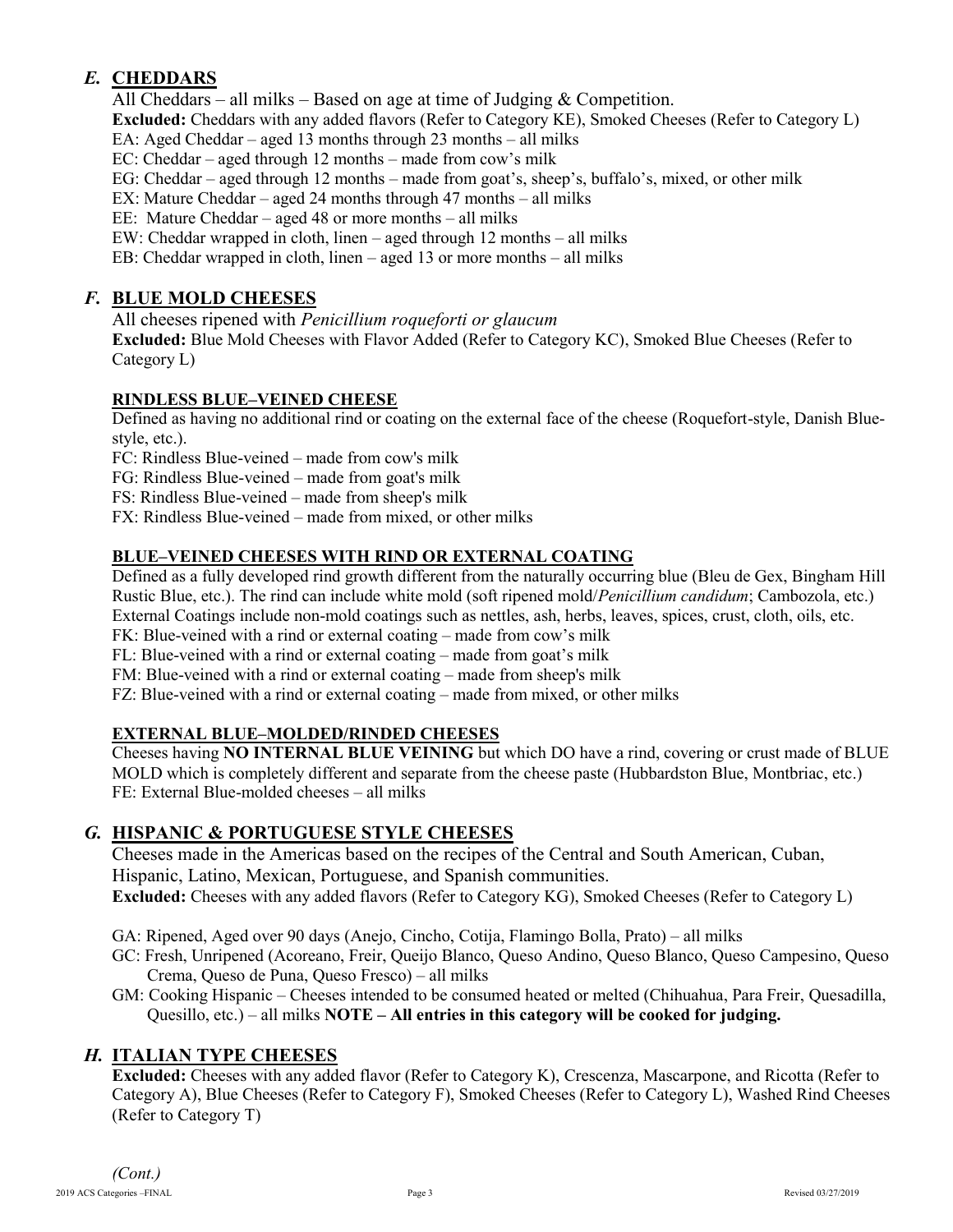- HA: Grating types (Aged Asiago, Domestic Parmesan, Grana, Reggianito, Sardo) all milks Romano made *only* from cow's or goat's milk (for sheep milk Romano please refer to Category OU)
- HD: Traditional Regional Italian Cheeses (including but not limited to: Mezzo Secco, Asiago Piccante and Fresca, Piave, Montasio, Caciotta, Bra, Ragusano, Fontina, Fontal, Toma, Robiola Natural Rind, etc.) – all milks **PLEASE NOTE:** If using an original (new) name but following a traditional recipe, cheesemaker must identify cheese of origin in the comment field.
- HP: Pasta Filata types (Provolone, Caciocavallo) all milks
- HM: Mozzarella types (Brick, Scamorza, String Cheese) all milks
- HY: Fresh Mozzarella 8 oz. or More (Balls or Shapes) all milks

**PLEASE NOTE:** Sizes listed in HY refer to the size of the individual mozzarella ball, not the weight of the package.

HZ: Fresh Mozzarella – Under 8 oz. (Ovalini, Bocconcini, Ciliegine sizes) – all milks

**PLEASE NOTE**: Sizes listed in HZ refer to the size of the individual mozzarella ball, not the weight of the package.

HB: Burrata – Fresh mozzarella encasing a distinctly separate core made from softer curd and cream, or other soft cheese – all milks

## *I.* **FETA CHEESES**

**Excluded:** Cheeses with any added flavors (Refer to Category KI)

- IC: Feta made from cow's milk
- IG: Feta made from goat's milk
- IS: Feta made from sheep's milk
- IX: Feta made from mixed, or other milks

## *J.* **LOW FAT / LOW SALT CHEESES**

## *Each cheese entry must be labeled with one of the following terms:*

- Fat-Free: less than 0.5 grams fat per labeled serving size & no added fat or oil
- *Low Fat*: maximum 3 grams total fat per serving for serving size if serving size is more than 30 grams or 2 tablespoons; and 3 grams of fat or less per 50 grams of product if serving size is less than 30 grams or less than 2 tablespoons.
- *Light or Lite*: if less than 50% of calories come from fat the cheese label must show a 33.3% reduction of calories than referenced amount or 50% reduction in fat. If more than 50% of calories come from fat, the cheese labels must show a minimum of 50% reduction of fat per reference amount.
- *Reduced Fat***:** minimum 25% reduction in total fat per referenced amount. *Source: U.S. Nutrition Labeling & Education Act - Nov., 1990*

**Excluded:** Cheeses with any added flavors(Refer to Category KJ), Smoked Cheeses (Refer to Category L) JL: Fat Free and Low Fat cheeses – *Limited to cheeses with 3 grams or less total fat per serving size* – all milks JR: Light/Lite and Reduced Fat cheeses – *Limited to cheeses with 25 – 50% reduction of fat per serving size* when 50% of calories in the serving size come from fat – all milks

# *K.* **FLAVORED CHEESES, BUTTER, AND CULTURED DAIRY PRODUCTS**

Cheeses, butters, and cultured dairy products containing ingredients distinct from, and not included in, the dairy process itself. Ingredients are either blended internally or applied externally for the purpose of adding additional flavors not found in those dairy products themselves.

*Entries are judged on the quality of the base cheese or dairy product and the complementary balance of its added flavors.*

**Excluded:** Smoked Cheeses (Refer to Category L)

- KA: Fresh Unripened Cheese with Flavor Added (Cream Cheese, Fromage Blanc, Fromage Frais, Impastata,
- Quark, etc.) cow, sheep, mixed, and other milks (All fresh 100% goat milk cheeses, refer to Category KN) KL: Cheese Curds with Flavor Added – all milks
- KB: Soft-Ripened with Flavor Added all milks
- KD: International-Style with Flavor Added all milks
- KE: Cheddar with Flavor Added all milks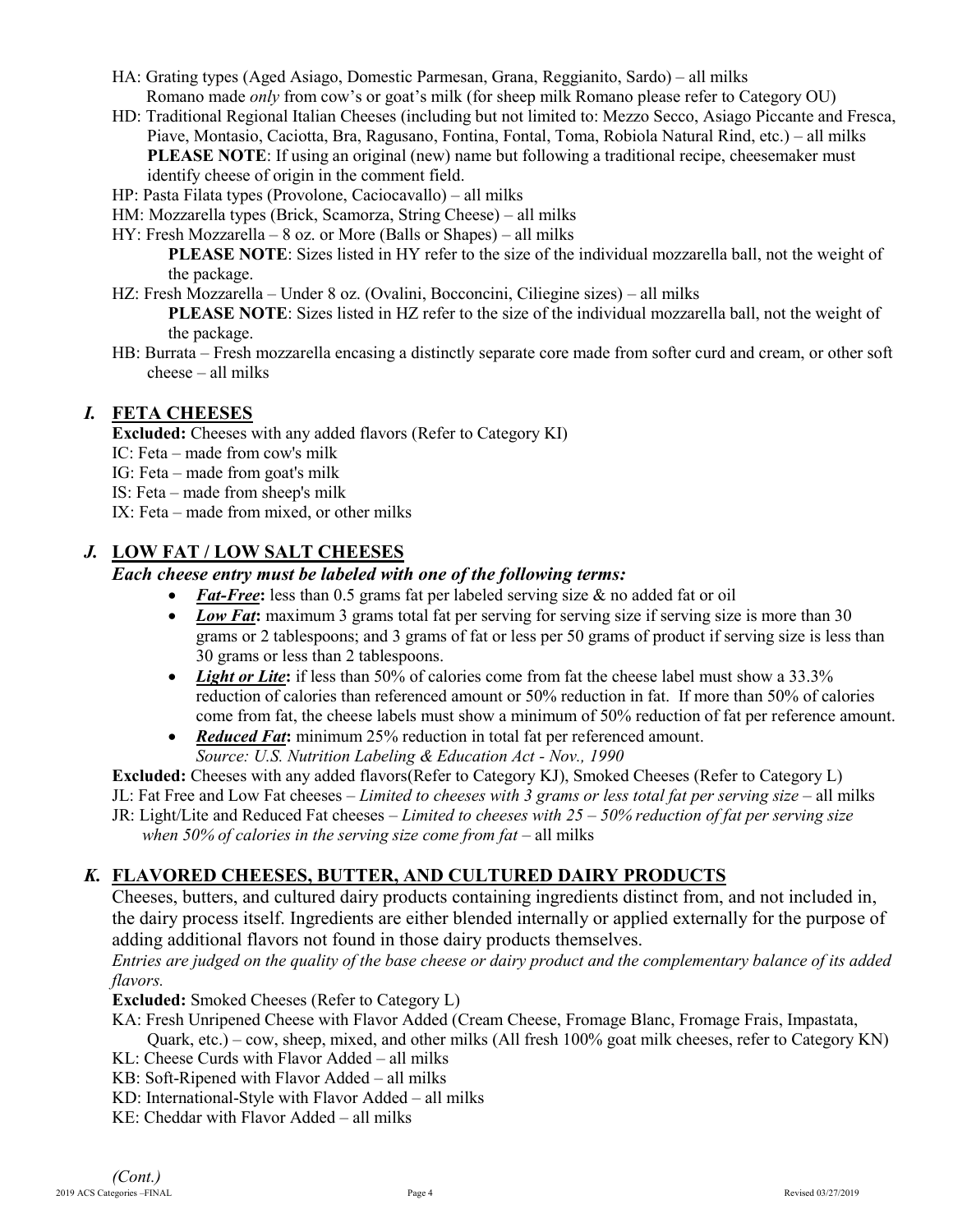KF: Farmstead Cheese with Flavor Added (must conform to all guidelines in Category M) – all milks

KG: Hispanic-Style with Flavor Added – all milks

- KI: Feta with Flavor Added all milks
- KJ: Reduced Fat Cheese with Flavor Added all milks
- KK: Rubbed-Rind Cheese with added flavor ingredients rubbed or applied on the *exterior surface of the cheese only*. **Excluded:** Washed-Rind cheeses, refer to Category T) – all milks
- KM: American Originals with Flavor Added all milks
- KN: Fresh Goat Cheese with Flavor Added aged under 30 days 100% goat's milk
- KO: Sheep Cheese with Flavor Added 100% sheep's milk

*(Cont.)*

KQ: Yogurt and Cultured Products with Flavor Added (Set yogurts, Greek-style, dips, etc.) – all milks

KV: Yogurt and Cultured Products with Flavor Added (Drinkable, pourable, smoothie, etc.) – all milks

- KR: Butter with Flavor Added all milks
- KS: Cold-Pack and Club Cheeses with Flavor Added with a maximum moisture of 42% all milks

## **OPEN CATEGORY – FLAVOR ADDED**

This category is for cheese that does not belong in any of the above listed categories. **Excluded:** Pasteurized Process Cheese of any kind KC: Open Category - Cheeses with Flavor Added – all milks and mixed milks

## *L.* **SMOKED CHEESES**

#### *Information about the smoke source (i.e. natural and/or smoke flavorings) must accompany each cheese entry.*

LM: Smoked Italian Styles (Mozzarella, Scamorza, Bocconcini, Ovalini, etc.) – all milks LD: Smoked Cheddars – all milks

## **OPEN CATEGORY – SMOKED CHEESES**

This category is for cheese that does not belong in any of the above listed categories.

LC: Open Category – Smoked Cheeses – made from cow's milk

LG: Open Category – Smoked Cheeses – made from goat's milk

LS: Open Category – Smoked Cheeses – made from sheep's milk

LX: Open Category – Smoked Cheeses – made from mixed, or other milks

## *M.* **FARMSTEAD CHEESES**

In order for a cheese to be classified as "farmstead," as defined by the American Cheese Society, the cheese must be made with milk from the farmer's own herd, or flock, on the farm where the animals are raised. Milk used in the production of farmstead cheeses may not be obtained from any outside source. Farmstead cheeses may be made from all types of milk.

**Excluded:** Cheeses with any added flavors (Refer to Category KF)

#### **Limited to cheeses and fermented milk products produced with:**

- Milk obtained solely from the farmer's own herds/flocks on the farm where the animals are raised
- Care and attention given to the purity, quality, and flavor of the milk
- Production primarily accomplished by hand
- Natural ripening with emphasis on development of characteristic flavor and texture, without the use of shortcuts and techniques to increase yield and shelf life at the expense of quality
- Respect for the traditions and history of cheesemaking regardless of the size of the production

MA: Farmstead Category – Aged less than 60 days – all milks

MC: Farmstead Category – Aged 60 days or more – 39% or higher Moisture – made from cow's milk

ME: Farmstead Category – Aged 60 days or more – Less than 39% Moisture – made from cow's milk

MG: Farmstead Category – Aged 60 days or more – made from goat's milk

MS: Farmstead Category – Aged 60 days or more – made from sheep's milk

MX: Farmstead Category – Aged 60 days or more – made from mixed, or other milks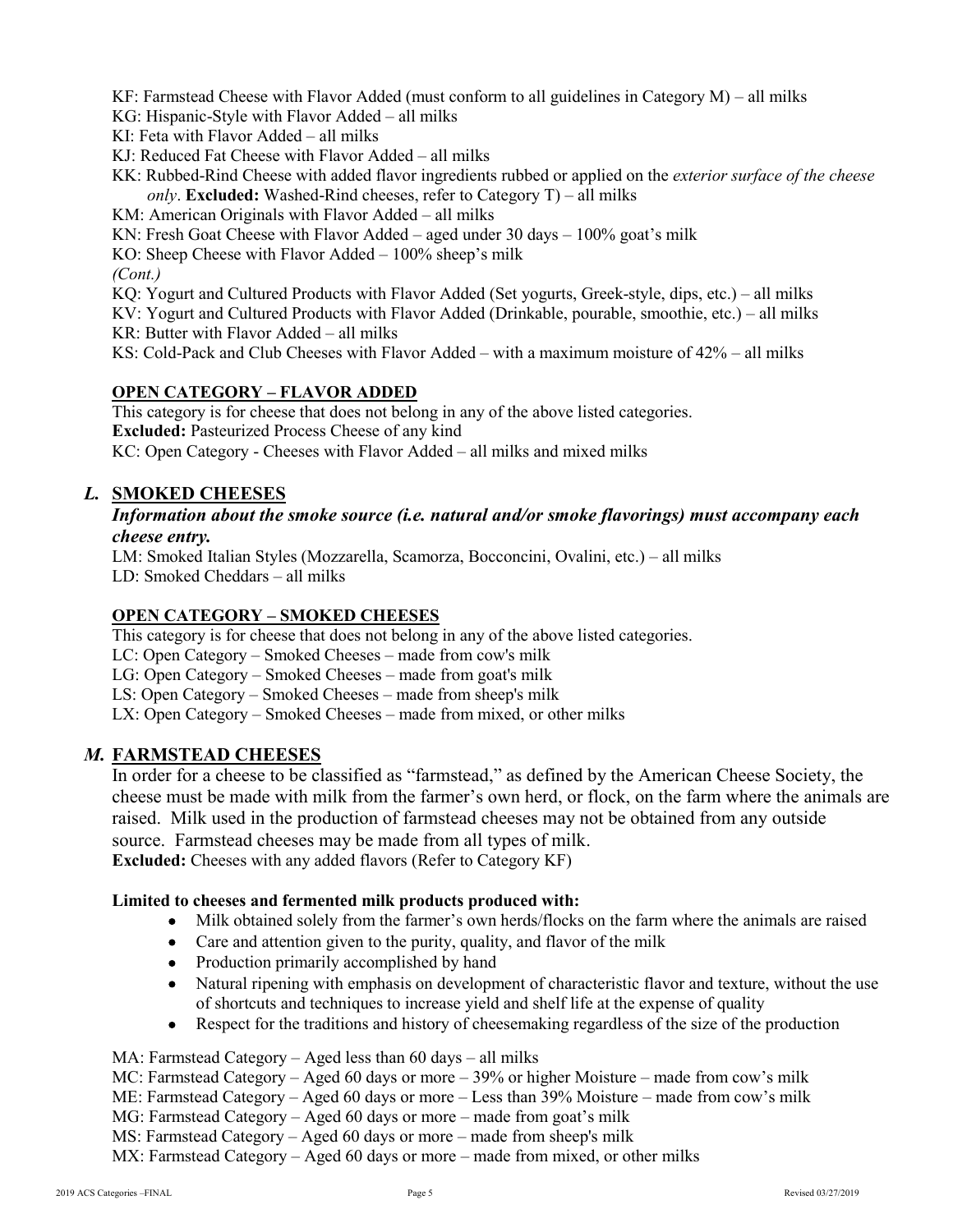# *N.* **GOAT'S MILK CHEESES**

Open to all shapes and styles of 100% goat's milk cheeses; based on age at time of Judging & Competition.

**Excluded:** Cheeses with any added flavor (Refer to Category KN), Cheese Curds, Cottage Cheese, Cream Cheese, Fromage Blanc, Fromage Frais, Mascarpone, Quark, and Ricotta

- NO: Fresh Rindless Goat's Milk Cheese Aged 0 to 30 Days (vegetable ash coating permitted) Extruded shape, goat logs, goat cheese in cylinders, buche style, etc. Fresh goat cheese in containers, cups, tubs, cryovac bags
- NS: Fresh Goat's Milk Cheese Aged 0 to 30 Days Hand-shaped, formed or molded into pyramid, disc, drum, crottin, basket or other shape (vegetable ash coating permitted)
- NT: Goat's Milk Cheese Aged 31 to 60 Days
- NU: Goat's Milk Cheese Aged Over 60 Days

## *O.* **SHEEP'S MILK CHEESES**

Open to all shapes and styles of 100% sheep's milk cheeses; based on age at time of Judging & Competition.

**Excluded:** Cheeses with any added flavors (Refer to Category KO)

OO: Fresh Rindless Sheep's Milk Cheese Aged 0 to 30 Days

OT: Sheep's Milk Cheese Aged 31 to 60 Days

OU: Sheep's Milk Cheese Aged Over 60 Days

## *P.* **MARINATED CHEESES**

Entries must identify the type of marinade (olive oil, safflower oil, vinegar, wine, spirits and liqueur, etc., including additional ingredients). Entries do not need to be in the marinade solution at the time of judging.

PC: Cheeses Marinated in Liquids and Ingredients – made from cow's milk

PG: Cheeses Marinated in Liquids and Ingredients – made from goat's milk

PS: Cheeses Marinated in Liquids and Ingredients – made from sheep's milk

PX: Cheeses Marinated in Liquids and Ingredients – made from mixed, or other milks

## *Q.* **PLAIN CULTURED MILK and CREAM PRODUCTS**

Limited to Buttermilk, Yogurt, Sour Cream, Crème Fraiche, Kefir, Labneh, etc.

**Excluded:** Cultured products with any added flavors (Refer to Category KQ), Cultured products made with added oil (Refer to Category P)

QF: Crème Fraiche and Sour Cream Products – made from cow's milk

QK: Drinkable Cultured Products, Kefir, Drinkable Yogurt, Buttermilk, or other drinkable cultured products – all milks

QL: Labneh, Greek Style Yogurt, and Other Strained Cultured Products – all milks

QY: Yogurts – Plain with NO Additional Ingredients – made from cow's milk

QD: Yogurts – Plain with NO Additional Ingredients – made from goat's milk

QS: Yogurts – Plain with NO Additional Ingredients – made from sheep's milk

QX: Yogurts – Plain with NO Additional Ingredients – made from mixed, or other milks

# *R.* **BUTTERS**

Whey Butter, Salted Butter, Sweet Butter, Cultured Butter, etc.

**Excluded:** Butters with any added flavors (Refer to Category KR)

RC: Salted Butter with or without cultures – made from cow's milk

RO: Unsalted Butter with or without cultures – made from cow's milk

RM: Butter with or without cultures – made from goat's milk

RS: Butter with or without cultures – made from sheep's milk

RX: Butter with or without cultures – made from mixed, or other milks